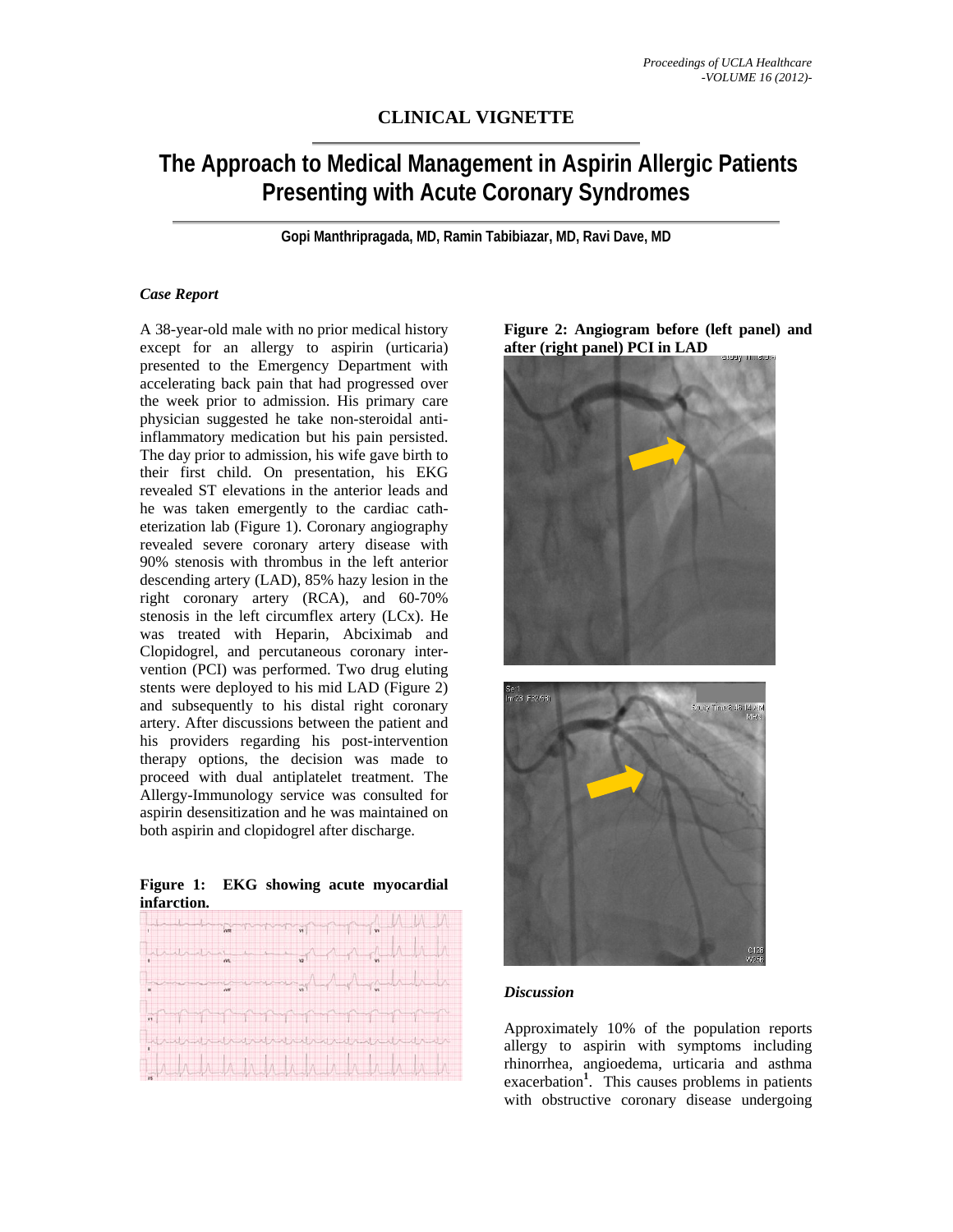percutaneous coronary intervention. Aspirin is critical in the secondary prevention of atherothrombotic events following stent implantation**<sup>2</sup>** . Drug-eluting stents are associated with lower rates of restenosis when compared to bare metal stents, but warrants a longer duration of dual antiplatelet therapy. Historically, aspirin allergic patients have either been treated with thienopyridine monotherapy or with Clopidogrel and other anti-platelet agents such as Cilostazol despite the absence of clinical data supporting this approach**<sup>3</sup>** . Alternatively, aspirin desensitization prior to dual anti-platelet therapy has been shown to be a safe and effective method**4,5**.

Aspirin hypersensitivity reactions are mediated by two concurrent mechanisms involving aspirin directed antibodies as well as excessive leukotriene production**<sup>1</sup>** . The goals of desensitization are thus to down-regulate leukotriene receptors as well as to curb antibody and leukotriene production. Numerous desensiti-zation protocols have been previously described, but all require a prolonged desensitization period lasting up to twenty-four hours. This time frame, while sufficient in certain clinical situations, is not ideally suited to patients with acute coronary syndromes. A novel desensitization technique described by Rossini et al. in 2007 is the largest to date and involved the gradual up-titration of aspirin over an approximately 6 hour period<sup>3</sup>. Patients were not pre-treated with diphenhydramine (Benadryl) or steroids per protocol (Table 1). The study involved 26 of 1,014 patients undergoing percutaneous coronary intervention (PCI) who had an aspirin allergy, and all of these patients received drug-eluting stents. The majority (61.5%) presented with acute coronary syndrome with 4 patients presenting with ST elevation myocardial infarction (STEMI). The STEMI patients underwent desensitization post-intervention. Of the 26 patients, the desensitization procedure was successful in 23 (88.5%).

**Table 1: Aspirin Desensitization – Rossini Protocol.** 

| Time (minutes) | <b>Aspirin Dose (mg)</b> |
|----------------|--------------------------|
|                |                          |
| 30             |                          |
| 60             | 10                       |
| 90             | 20                       |
| 210            | 40                       |
| 330            | 100                      |

Disadvantages of the Rossini Protocol include a peak aspirin dose of 100mg, which precludes higher aspirin doses up to the more commonly used 325mg daily. In addition, although the duration of treatment is significantly shorter than previously protocols, it still exceeds five hours.

The Wong Protocol circumvents these concerns, with rapid titration of aspirin every thirty minutes to a peak dose of 325mg with completion within three hours.<sup>6</sup> Nine out of eleven patients were successfully desensitized in the study. This study used a liquid aspirin solution administered in fifteen to thirty minute intervals as shown in Table 2. Unlike the Rossini Protocol, these patients were pre-medicated with diphenhydramine (Benadryl) although there have been case reports of patients doing well without pre-medication.

| Protocol       |                   |  |  |
|----------------|-------------------|--|--|
| Time (minutes) | Aspirin Dose (mg) |  |  |
|                | 0.1               |  |  |
| 15             | 0.3               |  |  |
| 30             | 10                |  |  |
| 45             | 30                |  |  |
| 60             | 40                |  |  |
| 85             | 81                |  |  |
| 110            | 162               |  |  |
| 135            | 325               |  |  |

**Table 2: Aspirin Desensitization – Wong Protocol**

## **Peri-procedural Considerations:**

Prior to aspirin desensitization, it is recommended that patients undergo pulmonary function testing (PFTs) since respiratory compromise can be an early manifestation of aspirin intolerance. Ideally, FEV1 should be greater than 70% predicted with a volume greater than 1.5 liters<sup>5</sup>. The procedure should be conducted in an intensive care setting with continuous monitoring under the guidance of an Allergy-Immunology specialist. If the patient develops asthma, a decrease in FEV1 by 25% or other allergic symptoms, the process should be discontinued and prompt treatment administered**<sup>7</sup>** . The need for aspirin therapy should ideally be re-assessed with an alternative protocol instituted if necessary.

It is important to note that if there is an interruption in the daily aspirin regimen for longer than a few days, aspirin sensitivity may return and the patient will need to be desensitized once again<sup>7</sup>. Despite the inter